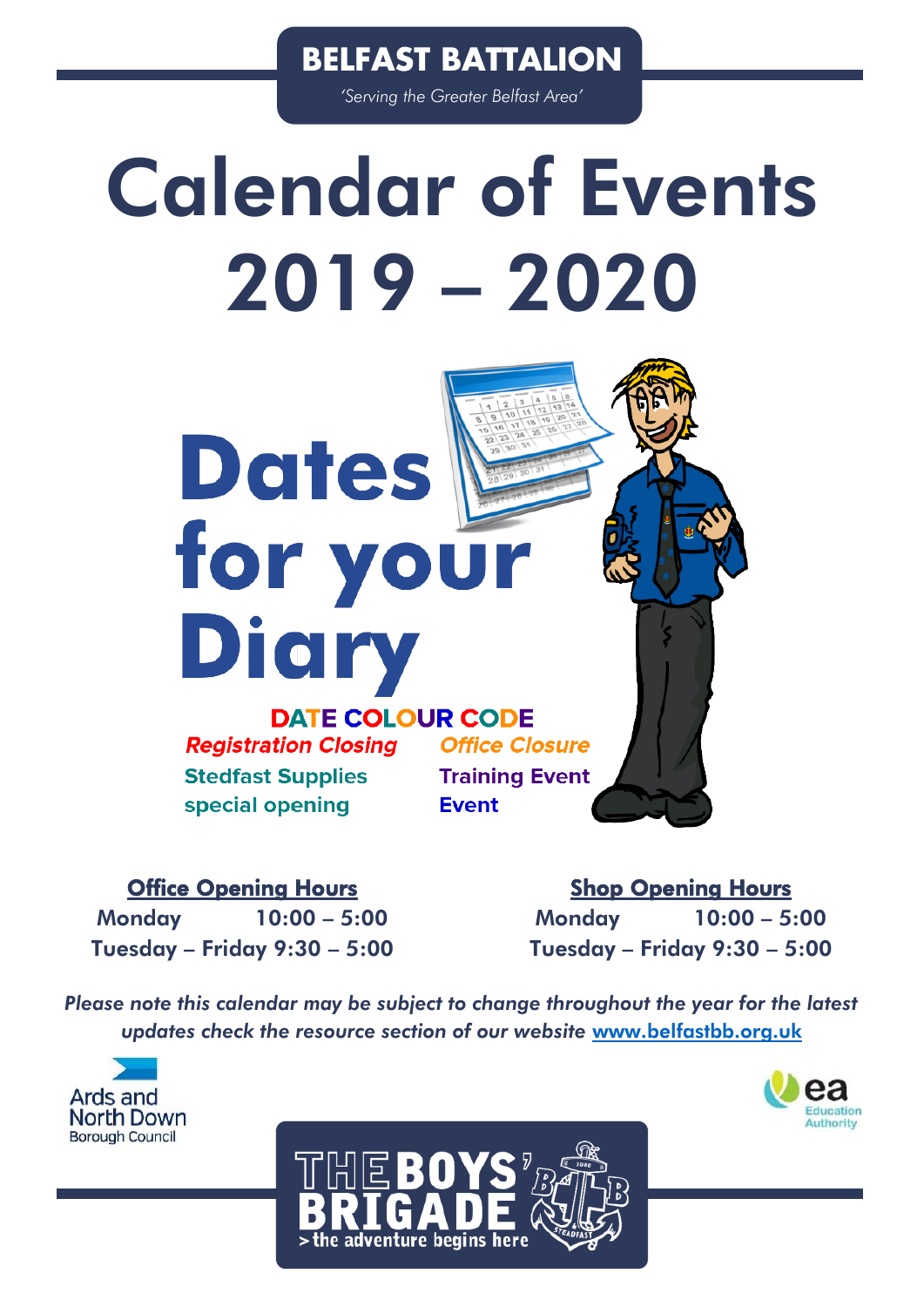*'Serving the Greater Belfast Area'*

| <b>AUGUST 2019</b>          |                                                          | <b>NOVEMBER 2019</b> |                                                                       |
|-----------------------------|----------------------------------------------------------|----------------------|-----------------------------------------------------------------------|
| Mon 26-Aug                  | <b>Stedfast Supplies Bank Holiday Opening</b>            | Fri 01-Nov           | Entries Due: Co&Sr Table Quiz                                         |
|                             | $(10:00am - 5:00pm)$                                     | Thu 07-Nov           | <b>Co&amp;Sr Table Quiz (Jennymount Methodist</b>                     |
| SEPTEMBER 2019              |                                                          |                      | 7:15pm)                                                               |
| Fri 06-Sep to               | Brigade Conference (Swansea)                             | Fri 08-Nov           | <b>Entries Due: Co&amp;Sr Cross Country Championships</b>             |
| Sun 08-Sep                  |                                                          |                      | <b>Entries Due: AB Potted Sports</b>                                  |
| Tue 10-Sep                  | <b>CS Football Secretaries Meeting (Belvoir</b>          | Sat 09-Nov           | <b>NID JS Officers Conference</b>                                     |
|                             | 7:00 <sub>pm</sub>                                       | Fri 15-Nov           | <b>Entries Due: JS Non-stop Cricket</b>                               |
|                             | <b>Entries Due: Co&amp;Sr FIFA Xbox Team Competition</b> | Sat 16-Nov           | <b>Co&amp;Sr Cross Country Championships (Belvoir</b>                 |
|                             | <b>Entries Due: CS [U15's] Soccer Super Sevens</b>       |                      | 2:30 <sub>pm</sub>                                                    |
|                             | <b>Entries Due: Sr [15+] Soccer Super Sevens</b>         |                      | AB Potted Sports - Ravenhill Pres Ch                                  |
|                             | NID AGM (Newport)                                        | Sat 23-Nov           | <b>JS Non-stop Cricket (Carnmoney Presbyterian</b>                    |
| Wed 11-Sep                  | <b>Entries Due: Training For All</b>                     |                      | Church)                                                               |
| Thu 12-Sep                  | Stedfast Supplies Late Opening (9:30am -                 | DECEMBER 2019        |                                                                       |
|                             | 7:00 <sub>pm</sub>                                       | Fri 06-Dec           | <b>Entries Due: AB Craft Contest</b>                                  |
| Fri 13-Sep                  | <b>Entries Due: Co&amp;Sr Tag Rugby</b>                  | Fri 13-Dec           | Entries Due: Building Your Skills Course A                            |
|                             | Sat 14-Sep to European Heritage Open Days - Ganaway      |                      | <b>Entries Due: Co&amp;Sr Badminton Championships</b>                 |
| Sun 15-Sep                  |                                                          |                      | Entries Due: CS [U15's] Indoor 5-a-side Football                      |
| Wed 18-Sep                  | <b>Training For All (Belvoir)</b>                        |                      | Entries Due: CS [U15's] Knockout Football Cup                         |
| Fri 20-Sep                  | Co&Sr Tag Rugby (Belvoir 7:30pm)                         |                      | Entries Due: Sr [15+] Indoor 5-a-side Football                        |
|                             | <b>Entries Due: Co&amp;Sr Officers Breakfast</b>         |                      | Entries Due: Sr [15+] Knockout Football Cup                           |
|                             | <b>Entries Due: JS Twin Peaks Challenge</b>              | Mon 16-Dec           | B.B. House Open Day 11:00am - 2:00pm                                  |
|                             |                                                          |                      | <b>Belfast Battalion Massed Bands</b>                                 |
| Fri 20-Sep to<br>Sat 28-Sep | House-to-House Collection for Harmonl<br>(formerly NIID) |                      | <b>Entries Due: JS NID Musician of the Year</b>                       |
|                             |                                                          |                      |                                                                       |
| Sat 21-Sep                  | Stedfast Supplies Saturday Opening (9:30am -             |                      | [NEWPORT]<br>Tue 24-Dec to B.B. House Closed - Christmas and New Year |
|                             | 2:00 <sub>pm</sub>                                       |                      |                                                                       |
| Mon 23-Sep                  | <b>Entries Due: JS Quiz Kids [NID JS Quiz] First</b>     | Wed 01-Jan           |                                                                       |
|                             | Round (Entries to Newport)                               | Fri 27-Dec           | <b>Building Your Skills Course A (Ballycraigy</b>                     |
| Thu 26-Sep                  | Stedfast Supplies Late Opening (9:30am -                 |                      | <b>Congregation Church)</b>                                           |
|                             | 7:00pm)                                                  | JANUARY 2020         |                                                                       |
| Fri 27-Sep                  | <b>Entries Due: Captains' Element Training</b>           | Thu 02-Jan           | <b>Co&amp;Sr Badminton Championships (Carnmoney</b>                   |
|                             | <b>Entries Due: Skills for Queen's Badge Training</b>    |                      | <b>Presbyterian Church)</b>                                           |
| Sat 28-Sep                  | <b>Co&amp;Sr Officers Breakfast (Glenvarna Christian</b> | Sat 04-Jan           | CS [U15's] Indoor 5-a-side Football (Carnmoney                        |
|                             | Centre 10:00am)                                          |                      | <b>Presbyterian Church)</b>                                           |
|                             | <b>JS Twin Peaks Challenge (Divis/Black Mountain)</b>    |                      | Sr [15+] Indoor 5-a-side Football (Carnmoney                          |
| Sun 29-Sep                  | Devotional Service Ganaway 95th Anniversary              |                      | <b>Presbyterian Church)</b>                                           |
| OCTOBER 2019                |                                                          | Fri 10-Jan           | Entries Due: Co&Sr FIFA Xbox Individual                               |
| Sat 05-Oct                  | <b>CS [U15's] Soccer Super Sevens (Fixtures TBA)</b>     |                      | Competition                                                           |
|                             | Stedfast Supplies Saturday Opening (9:30am -             |                      | <b>Entries Due: Co&amp;Sr Inter Company Bible Quiz</b>                |
|                             | 2:00 <sub>pm</sub>                                       |                      | <b>Entries Due: Co&amp;Sr Ten Pin Bowling</b>                         |
| Fri 11-Oct to               | <b>Captains' Element Training (Ganaway)</b>              |                      | <b>Entries Due: Youth Leader Training</b>                             |
| Sat 12-Oct                  | <b>Skills for Queen's Badge Training (Ganaway)</b>       | Sat 11-Jan           | CS [U15's] Knockout Football Cup (Belvoir)                            |
| Fri 11-Oct                  | <b>Entries Due: Co&amp;Sr Moonwalk</b>                   |                      | JS NID Musician of the Year (Templepatrick                            |
|                             | <b>Entries Due: Vaulting and Gymnastics Training</b>     |                      | Presbyterian Church Hall)                                             |
|                             | JS Quiz Kids [NID JS Quiz] First Round                   |                      | Sr [15+] Knockout Football Cup (Belvoir)                              |
|                             | (Townsend Street)                                        | Wed 15-Jan           | <b>Co&amp;Sr Inter Company Bible Quiz (Rathcoole</b>                  |
| Sat 12-Oct                  | Sr [15+] Soccer Super Sevens (Fixtures TBA)              |                      | <b>City Mission)</b>                                                  |
| Fri 18-Oct                  | <b>Co&amp;Sr Moonwalk (Venue TBA)</b>                    | Fri 17-Jan           | <b>Entries Due: Building your Skills Course B</b>                     |
| Fri 18-Oct to               | <b>Vaulting and Gymnastics Training (Ganaway)</b>        | Thu 23-Jan           | <b>Co&amp;Sr Ten Pin Bowling (Dundonald)</b>                          |
| Sat 19-Oct                  |                                                          | Fri 24-Jan           | <b>Entries Due: Building your Skills Course C</b>                     |
| Sat 26-Oct                  | JS Quiz Kids [NID JS Quiz] Final (Killead                |                      | <b>Entries Due: Co&amp;Sr Individual Chess &amp; Draughts</b>         |
|                             | Presbyterian Church)                                     |                      | Competitions                                                          |
| Sun 27-Oct                  | Founder's Day                                            |                      | <b>Entries Due: Co&amp;Sr Table Tennis Championships</b>              |
|                             |                                                          |                      |                                                                       |

FOLLOW US ON TWITTER AT

@BELFASTBB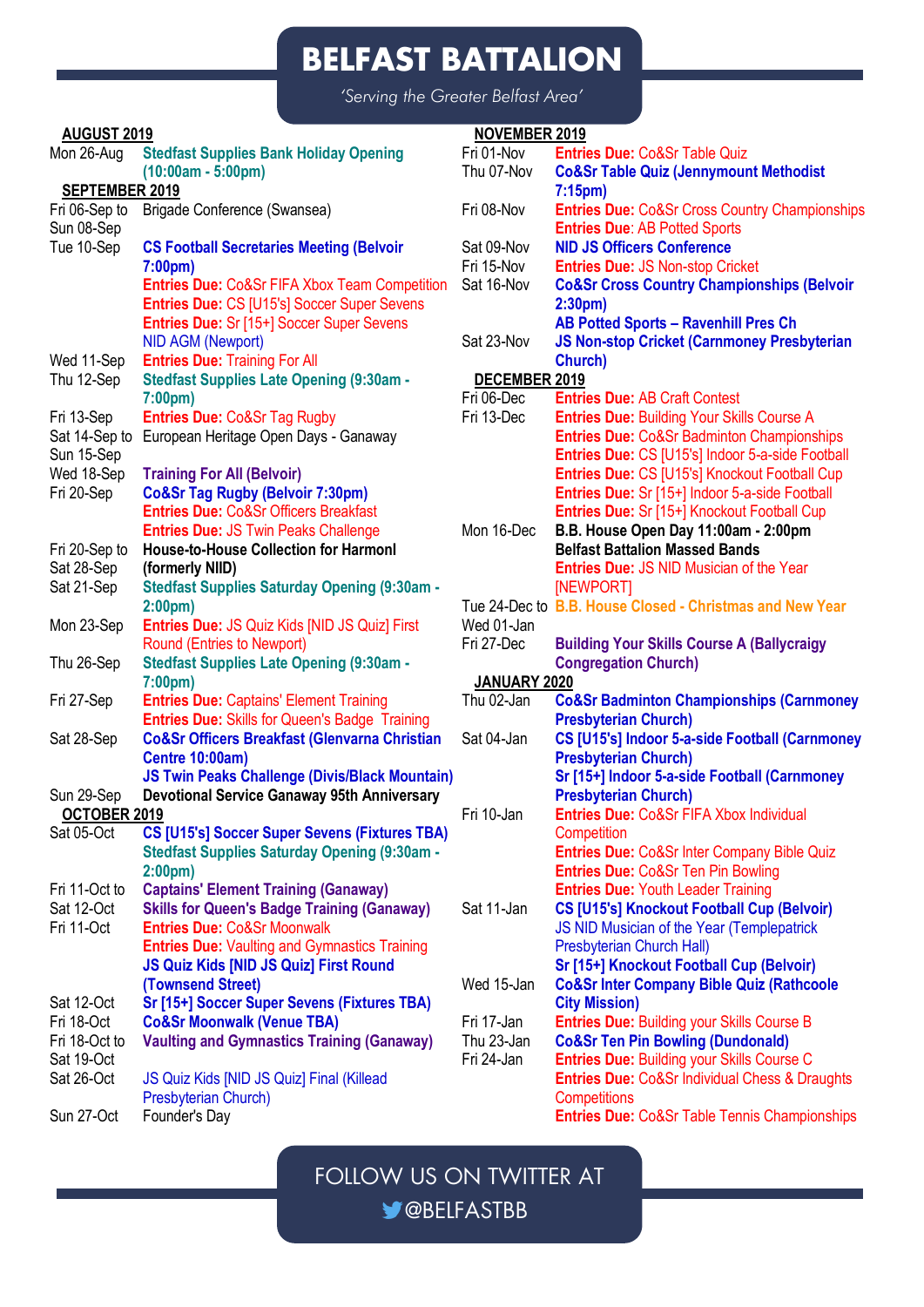*'Serving the Greater Belfast Area'*

|                   | <b>Entries Due: JS 5-a-side NID Belfast Battalion</b><br>Heat                                            | Sat 21-Mar               | Stedfast Supplies Saturday Opening (9:30am -                                                      |
|-------------------|----------------------------------------------------------------------------------------------------------|--------------------------|---------------------------------------------------------------------------------------------------|
| Sat 25 Jan        | <b>Youth Leader Training (Ganaway)</b>                                                                   | Tue 24-Mar               | 2:00 <sub>pm</sub><br><b>Co&amp;Sr Christian Faith Exam (1st Granshaw</b>                         |
| Thu 30-Jan        | <b>Non-Residential Part 1</b><br>Building Your Skills Course B [1 of 2] (Railway                         | Thu 26-Mar               | Presbyterian)<br>Stedfast Supplies Late Opening (9:30am -                                         |
| Fri 31-Jan        | <b>Street Pres Church)</b><br><b>Early Bird Closing Date: Harbour Bright</b>                             | Sat 28-Mar               | 7:00 <sub>pm</sub><br>JS NID Spring Competition Stool Ball Final                                  |
| FEBRUARY 2020     | [TurningPoint 2020] (Ganaway)                                                                            | Sun 29-Mar               | (Wellington Presbyterian Church)<br><b>Belfast Battalion Church Parade</b>                        |
| Sat 01-Feb        | JS 5-a-side NID Belfast Battalion Heat (Eddie                                                            | <b>APRIL 2020</b>        |                                                                                                   |
|                   | <b>Irvine Sports)</b>                                                                                    | Fri 03-Apr               | <b>Entries Due: Harbour Bright [TurningPoint 2020]</b>                                            |
| Thu 06-Feb        | <b>Building Your Skills Course B [2 of 2] (Railway</b>                                                   | Sat 04-Apr               | Stedfast Supplies Saturday Opening (9:30am -                                                      |
|                   | <b>Street Pres Church)</b>                                                                               |                          | 2:00 <sub>pm</sub>                                                                                |
|                   | Building Your Skills Course C [1 of 2] (1st                                                              |                          | <b>AB Fun Day (Venue TBA)</b>                                                                     |
|                   | <b>Bangor Pres Church)</b>                                                                               | Fri 10-Apr to            | <b>B.B. House Closed - Easter</b>                                                                 |
| Fri 07-Feb        | <b>Co&amp;Sr Table Tennis Championships (Alexandra</b>                                                   | Tues 14 -Apr             |                                                                                                   |
|                   | Presbyterian 7:00 pm)                                                                                    | Mon 20-Apr               | <b>Entries Due: Campcraft Training</b>                                                            |
| Mon 10-Feb        | Entries Due: JS NID Swimming Gala [NEWPORT]                                                              |                          | <b>Entries Due: Holiday Leadership Training</b>                                                   |
| Thu 13-Feb        | Building Your Skills Course C [2 of 2] (1st                                                              | Fri 24-Apr               | Entries Due: Co&Sr Athletics Championship                                                         |
|                   | <b>Bangor Pres Church)</b>                                                                               | Fri 24-Apr to            | Harbour Bright [TurningPoint 2020] (Ganaway)                                                      |
| Fri 14-Feb        | <b>Entries Due: Co&amp;Sr Christian Faith Exam</b>                                                       | Sun 26-Apr               |                                                                                                   |
| Sat 15 Feb        | <b>Youth Leader Training (Belvoir)</b>                                                                   | Sat 25-Apr               | JS 5-a-side NID Final (Meadowbank Sports Arena,                                                   |
|                   | <b>Non-Residential Part 2</b>                                                                            |                          | Magherafelt)                                                                                      |
| Wed 19-Feb        | <b>Belfast Battalion Executive Conference -</b>                                                          | Mon 27-Apr               | <b>Campcraft Training (St Finnian's)</b>                                                          |
|                   | <b>Stricklands</b>                                                                                       |                          | <b>Holiday Leadership Training (St Finnian's)</b>                                                 |
|                   | <b>Co&amp;Sr Individual Chess &amp; Draughts</b>                                                         | Thu 30-Apr               | Entries Due: Co&Sr Big Night Out                                                                  |
| Fri 21-Feb        | <b>Competitions (Mountpottinger Baptist 7:15pm)</b><br><b>Entries Due: Building your Skills Course D</b> | <b>MAY 2020</b>          |                                                                                                   |
|                   | Entries Due: JS NID Stool Ball (Battalion Heat)                                                          | Fri 01-May<br>Thu 07-May | <b>Co&amp;Sr Athletics Championship (Venue TBA)</b><br><b>Co&amp;Sr Big Night Out (Venue TBA)</b> |
| Fri 28-Feb        | <b>Entries Due: Queen's Badge Residential</b>                                                            | Fri 08-May               | B.B. House Closed - May Day & VE Day 75                                                           |
|                   | (Ganaway)                                                                                                | Wed 13-May               | <b>Belfast Battalion Council &amp; Section AGMs</b>                                               |
| Sat 29-Feb        | JS NID Swimming Gala (Roe Valley Leisure Centre,                                                         |                          | (Rathcoole City Mission)                                                                          |
|                   | Limavady)                                                                                                | Fri 22-May               | <b>Entries Due: JS Olympic Challenge</b>                                                          |
| <b>MARCH 2020</b> |                                                                                                          | Mon 25-May               | <b>Stedfast Supplies Bank Holiday Opening</b>                                                     |
| Sat 07-Mar        | Building Your Skills Course D (Church of God,                                                            |                          | $(10:00am - 5:00pm)$                                                                              |
|                   | Glenmachan)                                                                                              | Fri 29-May               | <b>JS Olympic Challenge (Venue TBA)</b>                                                           |
|                   | JS NID Spring Competition Stool Ball Belfast                                                             | <b>JUNE 2020</b>         |                                                                                                   |
|                   | <b>Battalion Heat (Venue TBA)</b>                                                                        | Fri 05-Jun               | <b>Entries Due:</b> Skills for Queen's Badge Training                                             |
| Thu 12-Mar        | Stedfast Supplies Late Opening (9:30am -                                                                 |                          | <b>Entries Due: Queen's Badge Residential</b>                                                     |
|                   | 7:00 <sub>pm</sub>                                                                                       | Thu 11-Jun               | Entries Due: Co&Sr Cricket 6-a-side                                                               |
| Fri 13-Mar        | <b>Entries Due: JS Mini Cross</b>                                                                        | Thu 18-Jun               | Co&Sr Cricket 6-a-side (Wallace Park. Lisburn)                                                    |
|                   | <b>Entries Due: AB Fun Day</b>                                                                           | Fri 19-Jun to            | <b>Skills for Queen's Badge Training (Ganaway)</b>                                                |
| Fri 13-Mar to     | Queen's Badge Residential (Ganaway)                                                                      | Sat 20-Jun               | Queen's Badge Training Residential (Ganaway)                                                      |
| Sat 14-Mar        |                                                                                                          | JULY & AUGUST 2020       |                                                                                                   |
| Tue 17-Mar        | <b>Stedfast Supplies Bank Holiday Opening</b>                                                            |                          | Mon 13-Jul to B.B. House Closed                                                                   |
|                   | $(9:30am - 5:00pm)$                                                                                      | Tue 14-Jul               |                                                                                                   |
| Sat 21-Mar        | <b>JS Mini Cross (Belvoir)</b>                                                                           | Mon 31-Aug               | <b>Stedfast Supplies Bank Holiday Opening</b><br>$(10:00am - 5:00pm)$                             |

#### **ENTRIES**

Competition, Examinations or Test entries may be accepted at the discretion of BB House after the entry date where the circumstances permit. S**even days grace** may be given on payment of an additional **50% charge.** An additional fee of 50% of the late entry will be charged for entries received after the grace period.

FOLLOW US ON FACEBOOK AT

facebook.com/BelfastBB